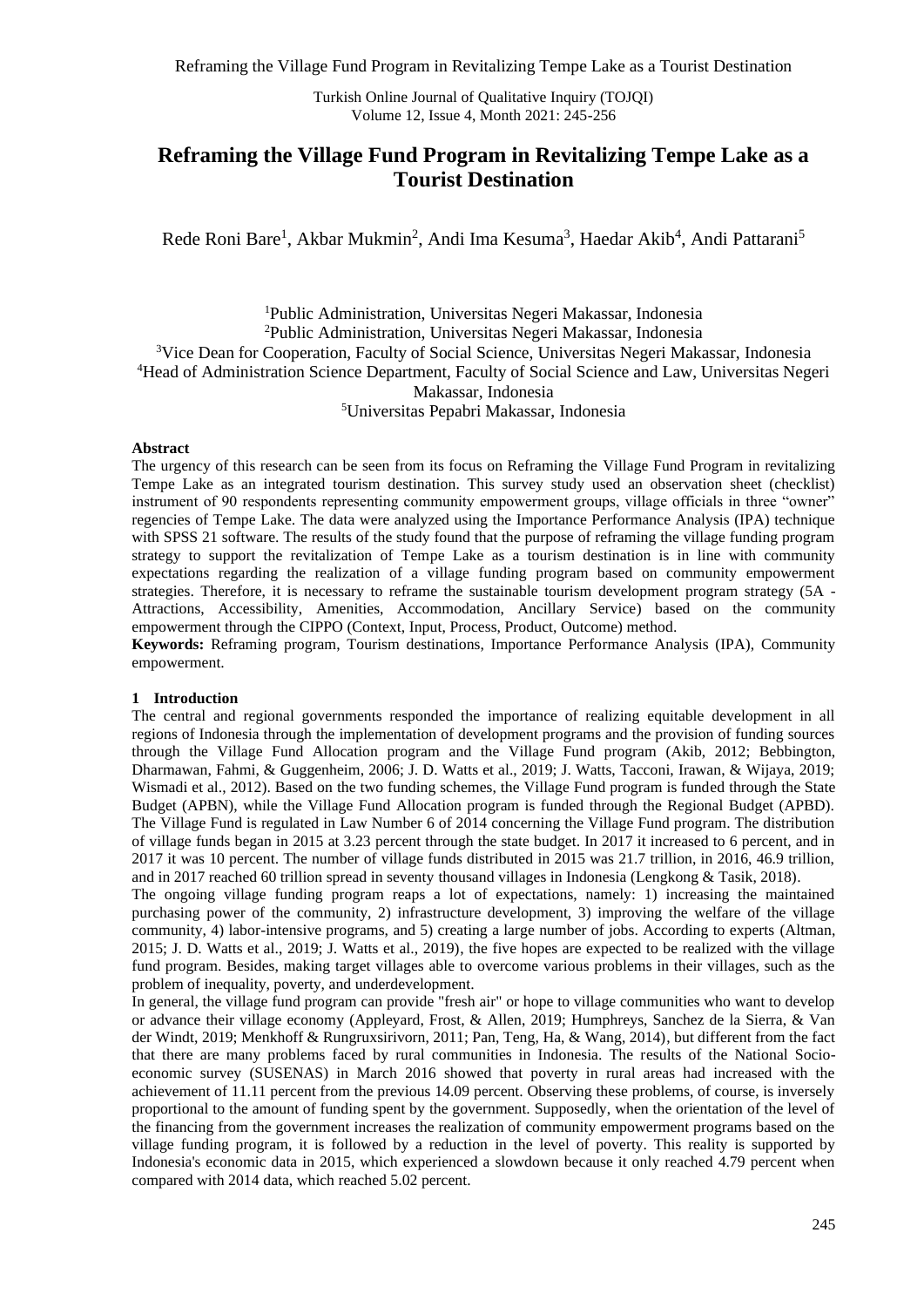The problems faced can be seen from the phenomenon on the ground as happened in several regions in Indonesia, namely: 1) The occurrence of fund cuts by the regency government in East Java, 2) irregularities in the management of village funds in Nusa Tenggara Timur, 3) administrative problems in the distribution process village funds that are not accountable, 4) incomplete evidence in accountability documents by Bupati regulations in several regencies, 5) lack of knowledge regarding village fund management, 6) lack of quality human resources, 7) lack of assistance and supervision regarding fund management villages, even 8) found fictitious villages in Southeast Sulawesi Province (Bebbington et al., 2006; Smith & Akib, 2015; Wismadi et al., 2012). Based on these problems also identified the same issues experienced by regencies in South Sulawesi Province.

Three "owner" regencies of Tempe Lake (Wajo Regency, Soppeng Regency, Sidenreng Rappang / Sidrap Regency) were initially allegedly areas that also experienced a slowdown in the distribution of village funds through the South Sulawesi Provincial Government. This is because there are still villages that do not complete the agreed requirements (Head of the Regional Office of the Directorate General of Taxes of South Sulawesi). Also, there were student demonstrations from one of the villages that were considered not transparent and not accountable in terms of development planning, financial management, and implementation of other village development policies. Also, several villages are suspected of misusing the 2016-2017 village fund budget. Based on these problems, the results of this study present the results of an evaluation study on reframing the strategy of the village fund program in the development of the Tempe Lake tourism area based on community empowerment programs.

The urgency of this research can be seen from its focus on Reframing the Village Fund Program in revitalizing Tempe Lake as an integrated tourism destination. This survey study used an observation sheet (checklist) instrument of 90 respondents representing community empowerment groups, village officials in three "owner" regencies of Tempe Lake. The data were analyzed using the Importance Performance Analysis (IPA) technique with SPSS 21 software.

# **2 Literature overview**

One of the four perspectives of organizational transformation and programs implemented, according to Carpenter & Agrawal (2018), is 'the perspective of the 5R transformation model'. According to experts (Akib, 2011; Gouillart, 1995; Jenkins, 1977; Kurtmollaiev, Fjuk, Pedersen, Clatworthy, & Kvale, 2018; Newman, 2000; Scott, 2000), the transformation of organizational programs is the work of management, which is the task of its leaders. Organizational program transformation is understood as the orchestration of a redesign of an organization's generic architecture, which - although the speed is different - is simultaneously achieved through five dimensions, namely: Reframing, Restructuring, Revitalizing, Renewal, and Reinspiring. According to Normann (2001), reframing combined with efforts to reconfigure is a change in the mental model or conception of the organization about what the organization is like, what will be achieved, and how to achieve it, or efforts to realize the vision, mission, goals, strategies, policies, and solutions creative (new) offered. According to Scharmer (2009), change in mindset is the third level of the Theory U model, namely learning and change. Restructuring is preparing and reorganizing all organizational resources and directing them to achieve a high level of competitiveness performance in a dynamic and competitive environment. This is identical to the concept of the redesign, according to Scharmer (2009), which means changes in structure and processes that underlie organizational activities. Revitalizing is to strengthen or re-enact the functions and elements in an organization and expose the organization to various environmental factors that influence through learning and sustainable growth. Renewal is renewing the views of people (humans) and the spirit or image of the organization. If, based on Akib's view (2014), and organizational image update needs to be done by creating and realizing its identity in developing the environment. Renewal regarding human capital investment in developing skills and new goals to be achieved, as well as providing opportunities for organizations to regenerate. Reinspiring is to instill commitment and energy to realize a shared vision and mission based on ethical (moral), aesthetic, and work ethic values adhered to in the organization.

Law of the Republic of Indonesia Number 10 of 2009 concerning Tourism states that a Tourism Destination Area, from now on referred to as a Tourism Destination, is a geographical area within one or more administrative regions in which there are elements of tourist attraction, tourism facilities, accessibility, community and tourists who interrelated and complementary to the realization of tourism activities. A real tourist attraction is another word for tourism, but by the Government of Indonesia's Regulation in 2009, the word tourism object is no longer relevant to mention a tourist destination (Laws, 2011; Nur, Niswaty, & Akib, 2019; Skitova & Żemła, 2015). This statement is in line with Vanhove's (2011, 2017) opinion that a tourism destination is an area or region that has certain physical or administrative restrictions that are the destination of tourist visits by spending at least one night at that location. In tourism destinations, there are components of tourism products such as tourist resources or attractions where the various facilities influence aspects of its management. In contrast, the image and perception inherent in these destinations have implications for issues of developing market competitiveness. Therefore, a tourism destination is an area that includes a particular geographical area that has components such as tourist attractions, tourism service facilities, accessibility, and community that have direct and indirect business linkages to create visits from tourists.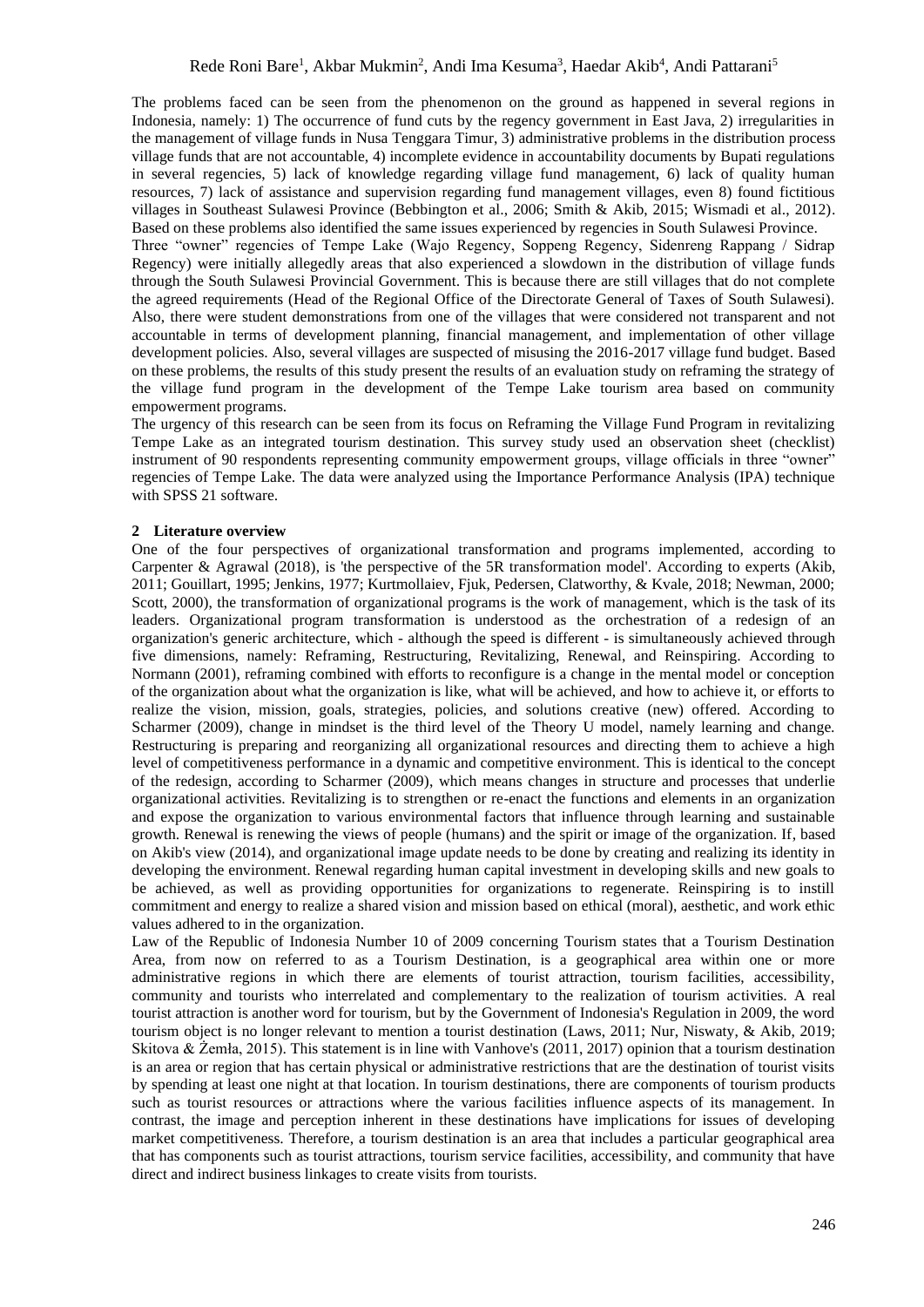According to experts (Brumen, Gorenak, Rosi, & Rangus, 2016; Evans, Fox, & Johnson, 1995; Rutelione, Hopenienė, & Žalimienė, 2018; Skitova & Żemła, 2015; VELJKOVIČ, Djeri, & MARKOVIČ, 2015) the development of tourism destinations must include the following main components:

1) Attractions, including nature, culture, events, artificial (zoos, museums, and the like).

2) Accessibility, everything that supports availability such as transportation systems, transportation lines, airport facilities, terminals, and modes of transportation.

3) Amenities, including supporting facilities for the tourism industry, for example, catering services, travel agencies, money exchange facilities, and the like.

4) Accommodation, including facilities and infrastructure that support tourism activities.

5) Ancillary Service (Supporting Facilities), such as banks, switchboards, post offices, telecommunications, and the like.

# **3 Research**

This survey-evaluative study was carried out by mapping factual problems faced jointly by regional governments and communities in the coastal areas of Tempe Lake, South Sulawesi Province, Indonesia. The mapping that was carried out was related to the management of Village Funds in three "Tempe Lake owner" regencies (Wajo Regency, Soppeng Regency, Sidrap Regency). Data collection was carried out through questionnaire techniques, interview techniques, Focus Group Discussion (FGD) techniques, and documentation techniques. The sample was 90 people representing each of the 30 respondents in each regency. The questionnaire that has been changed into an observation sheet (checklist) follows the pattern in the results of research Lengkong and Tasik (2018). This study also used instruments regarding the dimensions of village fund management (DP2D2), the results of which were analyzed using the Importance Performance Analysis (IPA) technique with SPSS-21 software.

#### **4 Discussion**

The management of village funds as stimulants for the community in the revitalization program of Tempe Lake in the South Sulawesi Province of Indonesia is analyzed based on three dimensions, namely financial management, construction of village infrastructure, and community empowerment. Based on the results of the analysis, an excellent, effective, transparent, and accountable Village Fund management strategy was introduced. *The Village Fund Reframing Program can be seen from the Dimensions of Financial Management*. Village financial management in the villages in this study location is the same scenario as the financial management of other village funds in Indonesia, both obtained from the State Budget (APBN) and obtained from the Regional Budget (APBD), and funding sources obtained from other sources to be managed based on the principles of accountability, transparency, and participation based on the amount of available budget. Village financial management is generally handled for one (1) fiscal year. The indicators assessed in the dimension of financial management based on village funds can be seen in table 1.

| No.            | <b>Item Questions</b>                                                                                                                                                                                                                      | <b>Respondent</b><br><b>Answer Options</b><br>(in percent) | Hope<br>(Harapan) | <b>Reality</b><br>(Kenyataan) |
|----------------|--------------------------------------------------------------------------------------------------------------------------------------------------------------------------------------------------------------------------------------------|------------------------------------------------------------|-------------------|-------------------------------|
| $\mathbf{1}$   | The proportion of Village Funds to finance<br>village interests (Revitalization of Lake<br>Tempe) and community interests<br>(not<br>personal interests)                                                                                   | 4. > 95<br>$3.90 - 95$<br>$2.85 - 89$<br>1. < 85           | 3.9724            | 3.7403                        |
| $\mathfrak{D}$ | The proportion of Village Funds for village<br>development (such as basic infrastructure<br>and facilities) in support of transportation,<br>irrigation and sanitation, basic services, food<br>security, energy, and economic development | $4.61 - 70$<br>$3.51 - 60$<br>$2.41 - 50$<br>1. < 41       | 3.8895            | 3.6188                        |
| 3              | The proportion of Village Funds for<br>community empowerment                                                                                                                                                                               | $4.31 - 40$<br>$3.21 - 30$<br>$2.11 - 20$<br>1. < 11       | 2.5746            | 2.3702                        |
| $\overline{4}$ | The proportion of the Village Fund for<br>activities to increase the capacity of the<br>village community in entrepreneurship,<br>income generation, or expansion of the scale                                                             | $4.41 - 50$<br>$3.31 - 40$                                 | 2.1167            | 1.6243                        |

Table 1. Dimensions of Village Fund-based Financial Management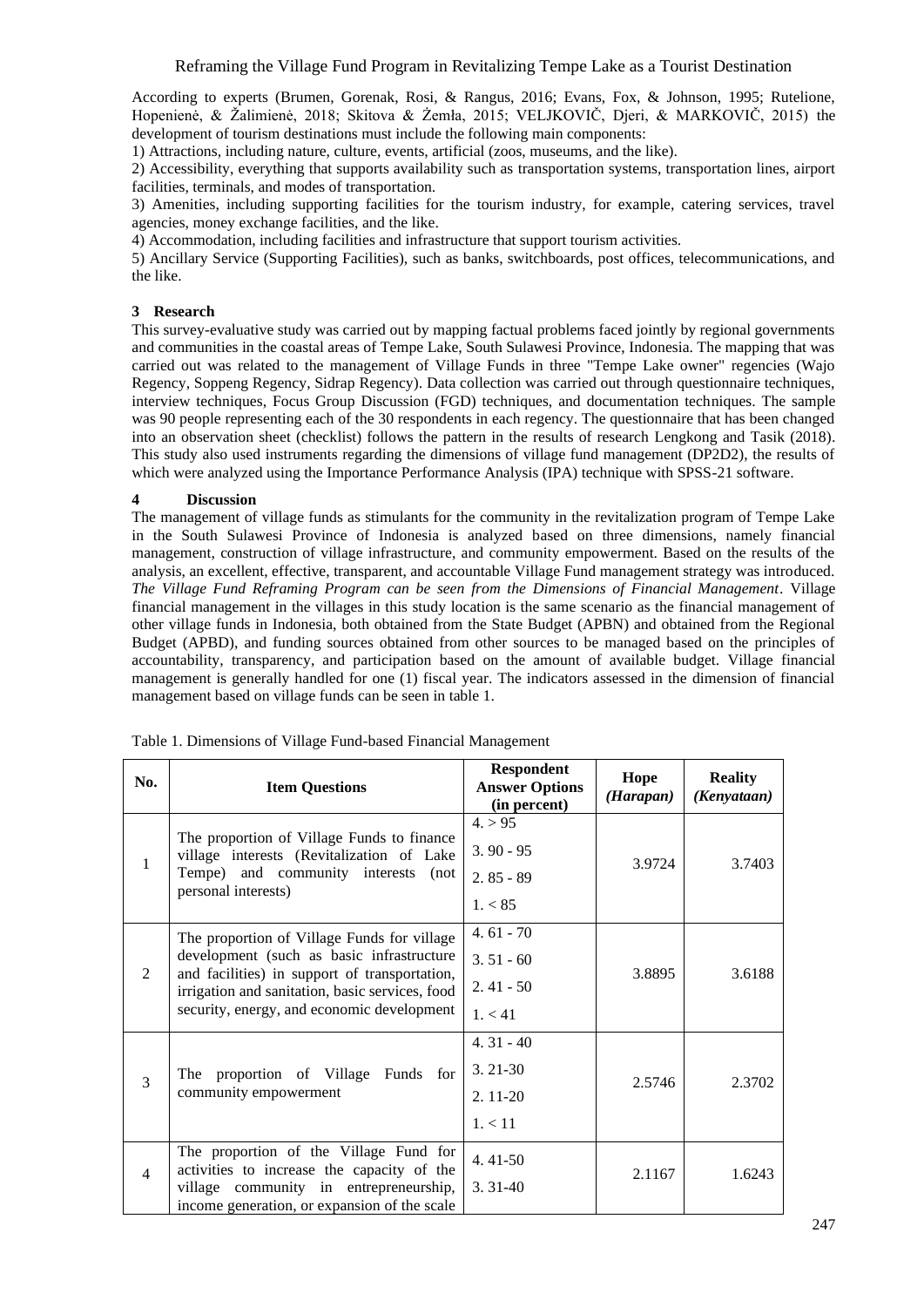| No. | <b>Item Questions</b>                                                                                                                  | <b>Respondent</b><br><b>Answer Options</b><br>(in percent) | Hope<br>(Harapan) | <b>Reality</b><br>(Kenyataan) |
|-----|----------------------------------------------------------------------------------------------------------------------------------------|------------------------------------------------------------|-------------------|-------------------------------|
|     | of the community's economic business                                                                                                   | $2.21-30$                                                  |                   |                               |
|     |                                                                                                                                        | 1, < 21                                                    |                   |                               |
| 5   |                                                                                                                                        | $4.51-60$                                                  |                   |                               |
|     | The proportion of Village Funds for service<br>activities and empowerment of the poor<br>with a revolving fund                         | $3.41 - 50$                                                | 1.8603            |                               |
|     |                                                                                                                                        | $2.31 - 40$                                                |                   | 1.3370                        |
|     |                                                                                                                                        | 1, < 31                                                    |                   |                               |
|     |                                                                                                                                        | $4.1 - 5$                                                  |                   |                               |
| 6   | The proportion of total Village Funds for<br>potential development activities and local<br>cultural assets to produce village economic | $3.6 - 10$                                                 | 1.9779            | 1.3702                        |
|     |                                                                                                                                        | $2.11 - 15$                                                |                   |                               |
|     | value                                                                                                                                  | 1. > 15                                                    |                   |                               |

The results of data analysis in table 1 can be visualized into a Cartesian Diagram (figure 1) based on the results of Important Performance Analysis (IPA) about the dimensions and indicators of financial management based on the Village Fund program.

Figure 1. Cartesian Diagram of Financial Management Dimensions



Figure 1 shows the distribution of data from the analysis results in four (4) quadrants, namely quadrants A, B, C, and D, where the research findings contained no items included in quadrant A.

*Quadrant B (Maintain Performance).* The average value of village financial management/funds based on aspects/attributes/items included in category/quadrant B shows the level of community trust in the services provided in the "quality" category. This condition is maintained, considered necessary, and very satisfying, both for people who live in the coastal area of Tempe Lake as well as for local institutions and organizations that facilitate the realization of community empowerment programs. These aspects or attributes are not merely as "stimulants" for the community members, but rather the indicators are at the same time a critical factor in the success of financial governance as well as evidence of governance, development, community empowerment, and public services. Thus, it can be stated that the more quality of service received or felt by the recipient of the service (recipient), the level of public trust in the services produced is also increasing.

The attributes that have the highest contribution are items 1 and 2 with an average score of reality scores, reaching 3.7 and 3.6 (according to the attribute numbers/items in table 2). These attributes/items illustrate that community trust in village government management is quality due to the support of other factors, especially the proportion of the amount of the Village Fund to finance the Village government program for the community's collective interest (not personal interests) and the portion of the amount of the Village Fund for village development (for example in aspects facilities and or necessary infrastructure) in supporting modes of transportation, irrigation, sanitation, essential services, food security, energy, and local economic business development in the 90-95 percent category.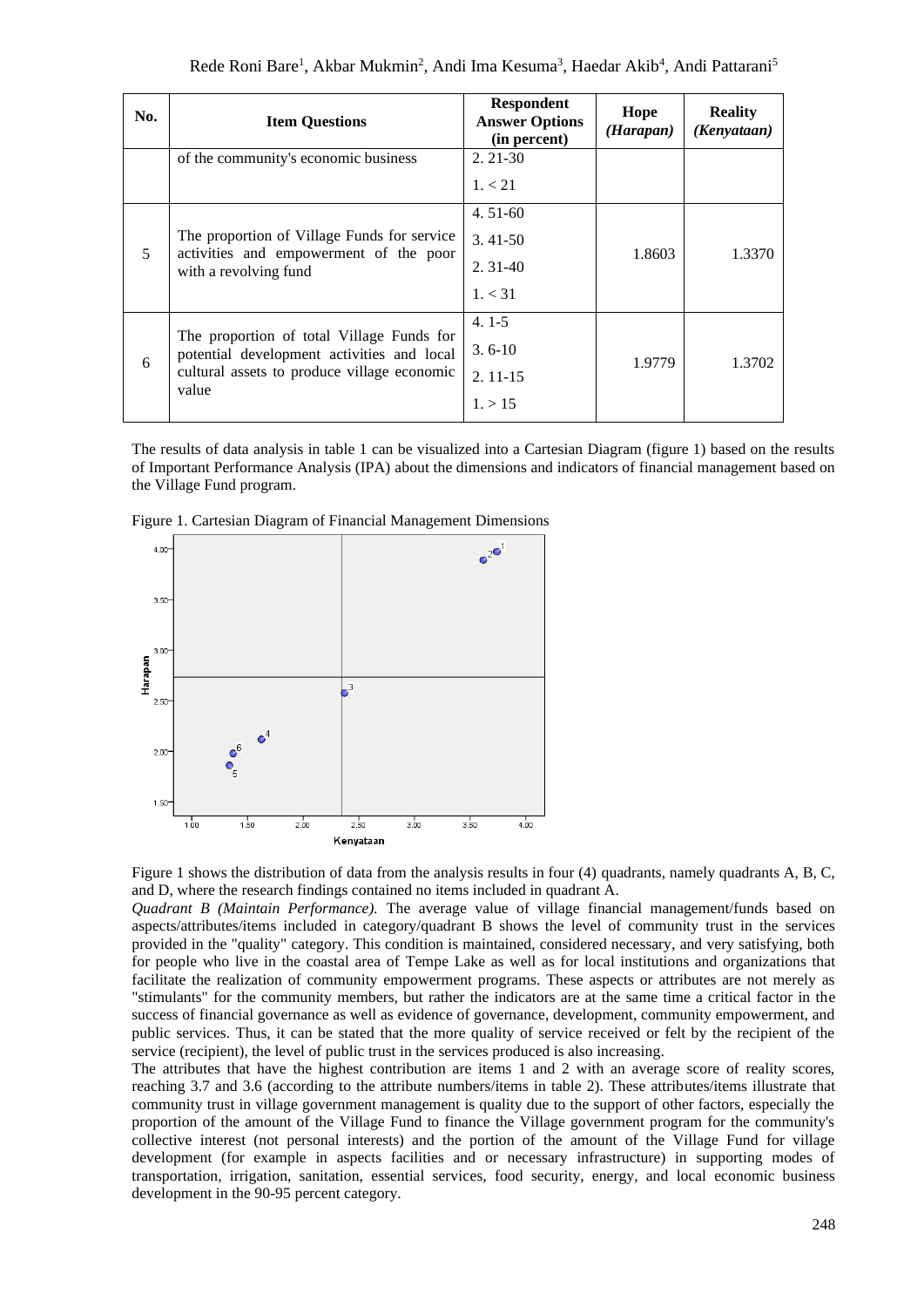*Quadrant C (Attributes to Maintain)*. In quadrant C, several aspects/attributes/items that are considered less critical affect the satisfaction of the community or stakeholders served and for the service provider or government management. In this category of financial management is mediocre, even considered less critical and less satisfying stakeholders (the public).

The average achievement level of the value of each attribute or item in quadrant C is relatively low because the expected value with reality is not too different in number. Reality is different from quadrant A, where the level of expectation is high while the human resource system (HR) is low, so it needs to be improved. In this quadrant, there are three attributes/items of village fund management, where the lowest score (1.37), namely the total Village Fund for community empowerment programs, the proportion of the number of village funds for potential development activities, and management of local cultural assets to produce village economic value. Likewise in quadrant C shows the total Village Fund for community empowerment, the proportion of the total village funds for public service activities and the empowerment of the poor through revolving funds, and the proportion of the total village funds for increasing the capacity of the village community in entrepreneurship, and growing income, and expanding the scale of the economy of the village community.

*Quadrant D (Attributes to De-emphasize)*. The attributes/items of financial management that are in quadrant D indicate the level of community expectations that are not so important. Still, the actual efforts that have been made by the local government are well implemented. Likewise, this artibut is over-implemented, while the attributes/aspects that influence the administration of government are considered less critical. The results showed that the attribute/item that showed the lowest average score in quadrant D was attribute number 3, with a score of 2.37. The item is the proportion of the amount of the Village Fund for the community empowerment program because the local government apparatus has provided opportunities for the community to be creative.

Village Fund Management can be seen from the dimensions of Village Infrastructure Development. One form of channeling village funds is in the aspects/dimensions of village infrastructure development. This development dimension acts as a support in helping the smoothness of every activity carried out. The indicators assessed in the dimensions of financial management can be seen in table 2.

| No. | <b>Item Questions</b>                                                                                                                                                                                                                                       | <b>Respondent</b><br><b>Answer Options</b><br>(in percent)                                                                                                                                                                                      | Hope<br>(Harapan) | <b>Reality</b><br>(Kenyataan) |
|-----|-------------------------------------------------------------------------------------------------------------------------------------------------------------------------------------------------------------------------------------------------------------|-------------------------------------------------------------------------------------------------------------------------------------------------------------------------------------------------------------------------------------------------|-------------------|-------------------------------|
| 1   | Village Fund to fund the construction of<br>transportation infrastructure,<br>such<br>as<br>environmental roads, village roads, village<br>shaft roads, small bridges, culverts, boat<br>moorings                                                           | 4. There are at least<br>5<br>types/amounts<br>funded,<br>3. There are 3-4<br>types/amounts<br>funded,<br>2. There are<br>$1 - 2$<br>types/amounts<br>being funded,<br>1. Nothing funded                                                        | 3.7901            | 3.6575                        |
| 2   | Village Funds to fund the construction of<br>Economic Facilities, such as the Village<br>Market, the village market, the online<br>market, and so on.                                                                                                       | 4. There are at least<br>3<br>types/amounts<br>funded.<br>3.<br>There<br>$\mathfrak{D}$<br>are<br>types/amounts<br>being funded,<br>There<br>is<br>$2_{1}$<br>a<br>of<br>minimum<br>$\mathbf{1}$<br>type/amount<br>funded,<br>1. Nothing funded | 2.0663            | 1.2983                        |
| 3   | Village Fund to fund the construction of<br>supporting facilities for food security, such<br>as village granaries, irrigation channels,<br>inland fish farming ponds, fish charts or<br>cages on the beach, integrated enclosures,<br>farm roads, and so on | 4. There are at least<br>5-6 types/amounts<br>funded<br>3. There are $3-4$<br>types/amounts<br>funded<br>2. There are<br>$1 - 2$<br>types/amounts<br>being funded,<br>1. Nothing funded.                                                        | 2.8453            | 2.1050                        |

|  | Table 2. Dimensions of Development of Village Infrastructure |  |
|--|--------------------------------------------------------------|--|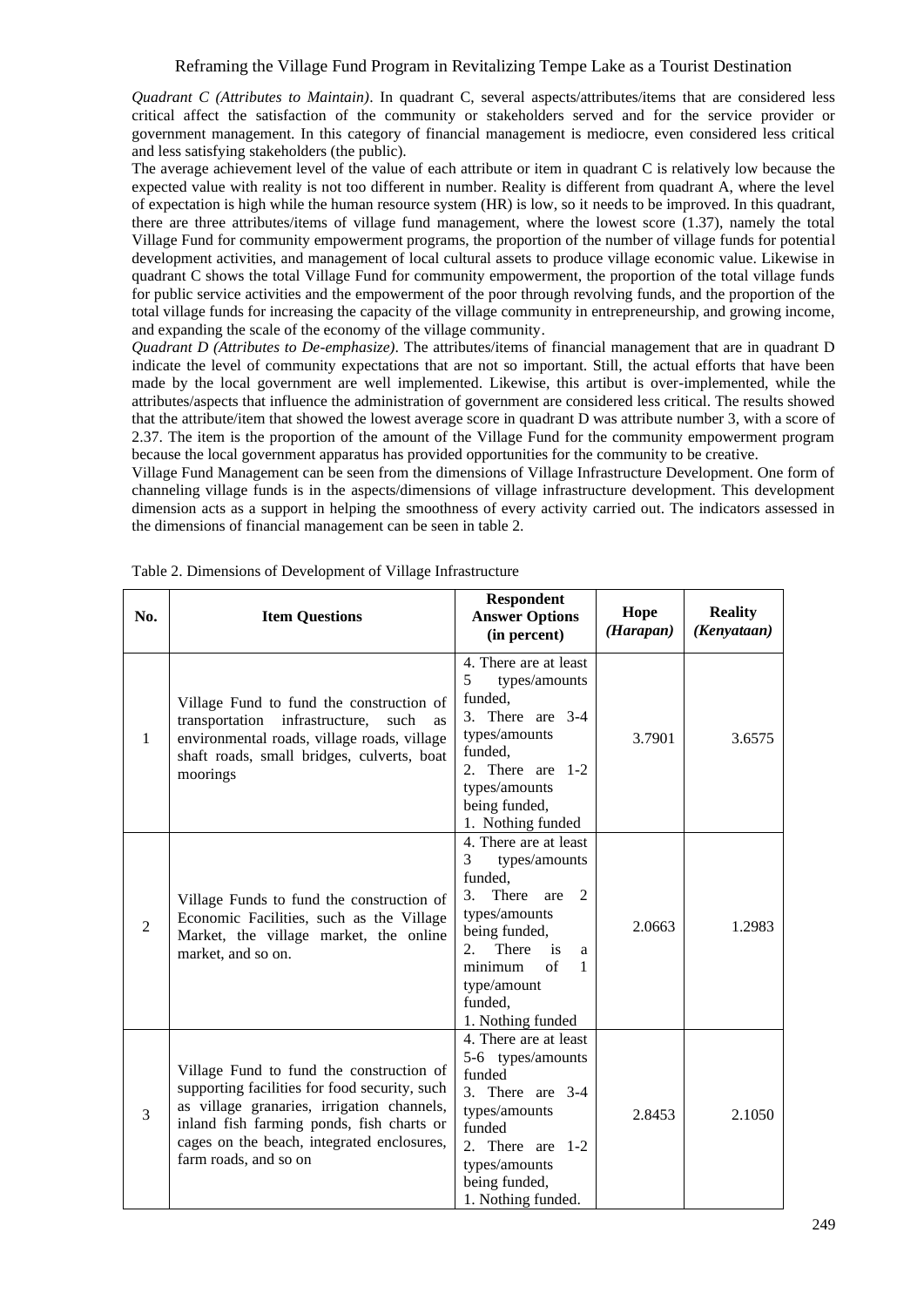| No. | <b>Item Questions</b>                                                                                                                                                                                                                                                      | <b>Respondent</b><br><b>Answer Options</b><br>(in percent)                                                                                                                                                       | Hope<br>(Harapan) | <b>Reality</b><br>(Kenyataan) |
|-----|----------------------------------------------------------------------------------------------------------------------------------------------------------------------------------------------------------------------------------------------------------------------------|------------------------------------------------------------------------------------------------------------------------------------------------------------------------------------------------------------------|-------------------|-------------------------------|
| 4   | Village Funds to fund the construction of<br>basic service infrastructure (clean water<br>supply, village polyclinic, village health<br>post), and the environment (sanitation,<br>bathing-washing-latrines,<br>drainage,<br>landfills, ditches, compost treatment, etc.). | 4. None are funded.<br>There are at least 7-<br>9.<br>types/amounts<br>funded,<br>3. There are 4-6<br>types/amounts<br>funded,<br>2. There are $1-3$<br>types/amounts<br>being funded,<br>1. Nothing funded      | 2.8343            | 2.2818                        |
| 5   | Village Fund to fund the development of<br>Infrastructure Infrastructure Development<br>and Digital Social Maps,<br>Systems<br>Development of Appropriate Technology,<br>and Development of Renewable Local<br>Energy.                                                     | 4. There are at least<br>3<br>types/amounts<br>funded.<br>are $2$<br>3 <sub>1</sub><br>There<br>types/amounts<br>being funded,<br>There are<br>2.<br>$\mathbf{1}$<br>type/amount<br>funded.<br>1. Nothing funded | 2.9213            | 2.1525                        |

The results of the data analysis in table 2 can be visualized into a Cartesian Diagram (figure 2) regarding the results of the IPA dimensions of the construction of village infrastructure based on the Village Fund program.

Figure 2. Cartesian Diagram of Village Infrastructure Development Dimensions



Based on Figure 2, it can be seen that aspects of the construction of village infrastructure are categorized into quadrants A, B, C, and D.

*Quadrant A.*, The average value of the construction of village infrastructure, which is included in category A, is considered to influence community trust and is an essential element, but the management of the local government has not carried out according to the wishes/expectations of the community. The consequences are disappointing the community members. The items included in the indicators of village infrastructure development in category/quadrant A are the Village Fund to finance infrastructure development in the form of Village Information System Development and Digital Social Maps, Development of Appropriate Technology, and Development of Renewable Local Energy. The item is an aspect of development that significantly helps the community in developing its business or supporting productive business activities in the village, but the government has not been able to provide adequate facilities and infrastructure.

*Quadrant B (Maintain Performance).* The average value of the construction of village infrastructure in the study location (Wajo Regency, Soppeng Regency, Sidrap Regency) included in a category, or quadrant B, is the level of community trust in perceived quality services. These conditions are maintained, are considered necessary, and are very satisfying, both for the community and for the organizations that facilitate their business activities. This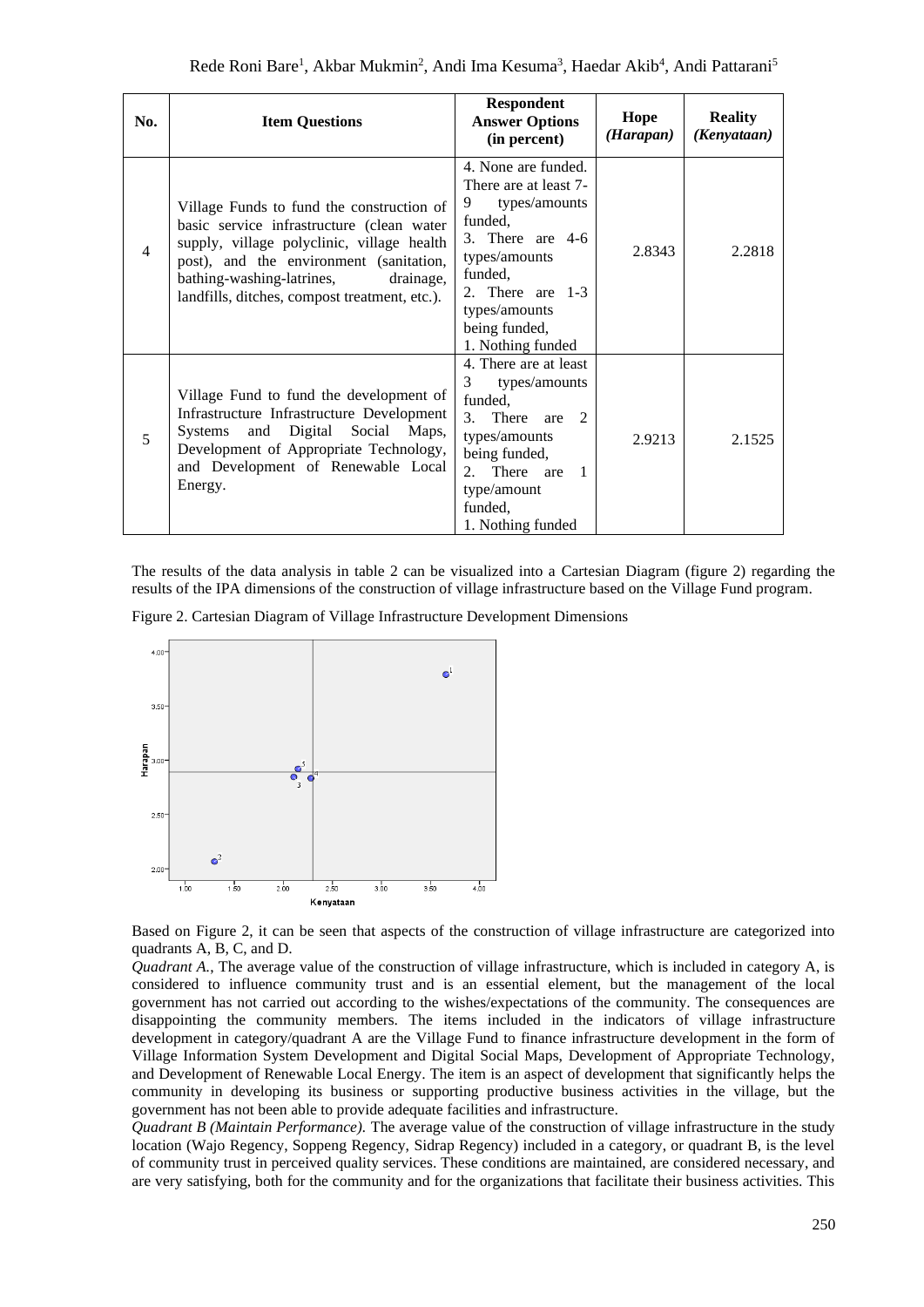# Reframing the Village Fund Program in Revitalizing Tempe Lake as a Tourist Destination

element is a key factor in the success of village governance. In other words, the more quality of the services provided, the level of public trust in the perceived services also increases.

Contributing items are attribute 1, which has a score of 3.66 (according to the attribute number/item in table 3). The attributes/items referred to indicate that public trust in quality government management is due to the support of other factors, especially the Village Fund to finance the construction of transportation infrastructures, such as environmental roads, village roads, village shaft roads, small bridges, culverts, and moorings boat.

*Quadrant C (Attributes to Maintain).* In quadrant C, it is shown that several aspects/attributes/items are considered to be less critical influences on service satisfaction, on public service providers in the village, and government management. Similarly, financial management is mediocre, even considered less critical and less satisfying customers.

The level of achievement of the average value of the attribute or item is relatively low because the expected value and the real value are not too different. The results of the analysis are different from quadrant A, where the level of expectation is high, and the HR system is low, so it needs to be improved. In this quadrant, there are three attributes/items, where the lowest score (1.29), which concerns the Village Fund to fund the construction of Economic Infrastructure, such as the Village market, mutual market among villagers, online market, and so on. Likewise, the Village Fund to fund the construction of Supporting Facilities for Infrastructure, such as village barns, irrigation channels, fish culture ponds, fish cages or cages, integrated enclosures, farm roads, etc., including the Village Fund to fund the construction of Infrastructure Services Basic (clean water supply, village polyclinic, village community health post), and environment (sanitation, bathing-washing-toilet, drainage, landfills, trenches, compost treatment, etc.).

Data on the construction of facilities and infrastructure depicted in table 2 and figure 2 are also supported by data on the realization of the Village Fund to finance the development of Capital Development and Participation Infrastructure for Village-Owned Enterprises (BUMDesa), Organization of Early Childhood Education and Service Posts Integrated, Village Library and Learning Studio, Development of Village Arts and Culture, and Development of Traditional Medicine Cultivation. The six indicators of the instruments distributed to respondents indicate that there are still some villages that have not been able to realize them optimally. Thus, these items are of concern to stakeholders in the construction of infrastructure in their villages.

Village Fund Management can be seen from the Dimension of Community Empowerment. The implementation of community empowerment programs is vital in the development of a village. This is because community members are capable of contributing to the development of their regions. In this dimension, eight items were assessed, as shown in table 3.

| No.            | <b>Item Questions</b>                                                                                                                                         | <b>Respondent</b><br><b>Answer Options</b><br>(in percent)                                                                                                                                            | Hope<br>(Harapan) | <b>Reality</b><br>(Kenyataan) |
|----------------|---------------------------------------------------------------------------------------------------------------------------------------------------------------|-------------------------------------------------------------------------------------------------------------------------------------------------------------------------------------------------------|-------------------|-------------------------------|
| $\mathbf{1}$   | Village Funds for the development or<br>assistance of means of production and<br>capital for Village economic actors in a<br>rolling pattern.                 | 4. Yes, with<br>complete<br>documents<br>3. Yes, but<br>supporting<br>documents are<br>somewhat<br>incomplete<br>2. Yes, but the<br>document is<br>incomplete,<br>1. There are no<br>documents<br>1.1 | 3.2626            | 1.9270                        |
| $\overline{2}$ | Village Funds for capacity building through<br>training and internships for administrators<br>of Village-Owned Enterprises and for<br>Village economic actors | Ibid.                                                                                                                                                                                                 | 3.3820            | 2.5932                        |
| $\overline{3}$ | Village Fund for capacity building for<br>village food security programs and activities                                                                       | Ibid.                                                                                                                                                                                                 | 3.2443            | 2.3750                        |
| 4              | Village Funds for community organizing,<br>facilitation and training for paralegals and                                                                       | Ibid.                                                                                                                                                                                                 | 3.2881            | 2.8475                        |

| Table 3. Dimensions of Community Empowerment |  |  |  |  |  |
|----------------------------------------------|--|--|--|--|--|
|----------------------------------------------|--|--|--|--|--|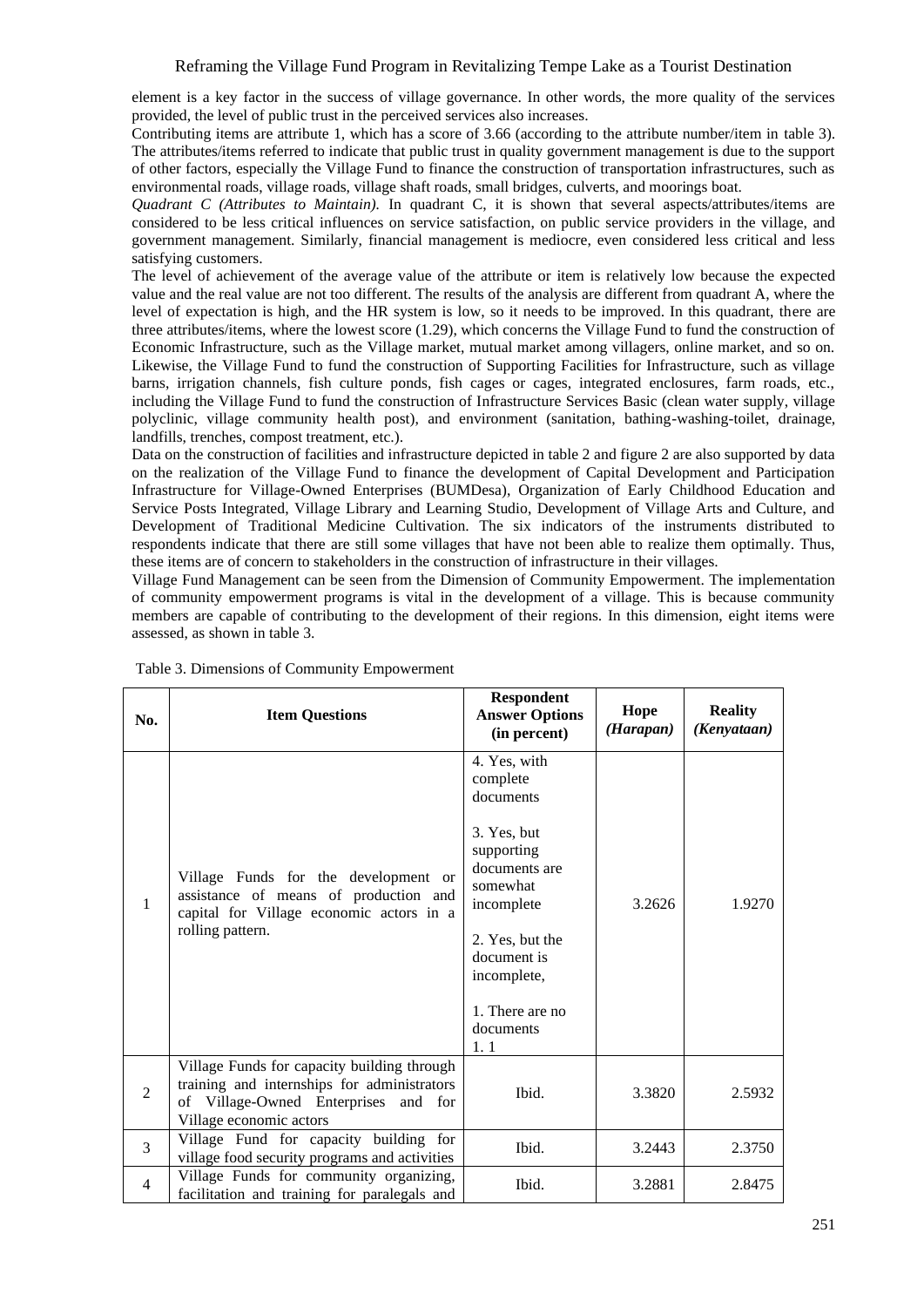|   | legal assistance for villagers, including the<br>formation of a Village Community<br>Empowerment Cadre (KPMD) and capacity<br>building for Community Learning Centers<br>in the Village (Community Center).                                                                                                                          |       |        |        |
|---|--------------------------------------------------------------------------------------------------------------------------------------------------------------------------------------------------------------------------------------------------------------------------------------------------------------------------------------|-------|--------|--------|
| 5 | Village Fund for promotion and education<br>of public health and clean and healthy life<br>movements, including increasing the<br>capacity of management of integrated<br>service posts, village public health posts,<br>village polyclinics, and the availability or<br>functioning of medical staff / village self-<br>dedication. | Ibid. | 3.4171 | 2.8171 |
| 6 | Village Funds to support Lake / Tempe<br>Lake / Forest Forest management activities                                                                                                                                                                                                                                                  | Ibid. | 1.9941 | 1.1824 |
| 7 | Village Funds to increase the capacity of<br>community groups for renewable energy<br>environmental preservation;<br>and<br>for<br>example training and development of<br>biofuels, compost and others.                                                                                                                              | Ibid. | 2.4469 | 1.5475 |
| 8 | Village Funds to increase the capacity of<br>community groups in utilizing appropriate<br>technology                                                                                                                                                                                                                                 | Ibid. | 2.7895 | 2.1462 |

The results of the data analysis in table 3 can be visualized into a Cartesian Diagram (figure 3) based on the results of Important Performance Analysis (IPA) regarding dimensions and indicators of community empowerment based on the Village Fund program.

Figure 3. Cartesian Diagram of Community Empowerment Dimensions



Based on Figure 3, it is categorized into 4 quadrants in the Cartesian Diagram, namely: quadrants A, B, C, and D.

*Quadrant A*. The average value of village community empowerment included in category A is considered to influence community trust and is an essential element, but the management of the local government has not carried out according to the wishes or expectations of the community. The consequences are disappointing the community. Items that represent indicators of village community empowerment in category/quadrant A include the Village Fund for the development or assistance of means of production and capital for village economic actors in a rolling pattern. This item is beneficial for the community in developing business or activities in the village, but the government has not been able to provide adequate facilities and infrastructure.

*Quadrant B (Maintain Performance).* The average value of village community empowerment included in a category or quadrant B shows the quality of community trust in the services available. This condition is maintained, is considered essential, and very satisfying, both for the community and for the organization, because these elements are the critical factors in the success of the administration. In other words, the more quality of the services provided, the level of public trust in the perceived services also increases.

Attributes that have contributed are items 2, 3, 4, and 5, with scores reaching 2.59, 2.37, 2.84, and 2.8171 (according to the attribute numbers/items in table 4). The attributes referred to are the Village Fund for capacity building through training and apprenticeships for administrators of Village-Owned Enterprises (BUMDesa) and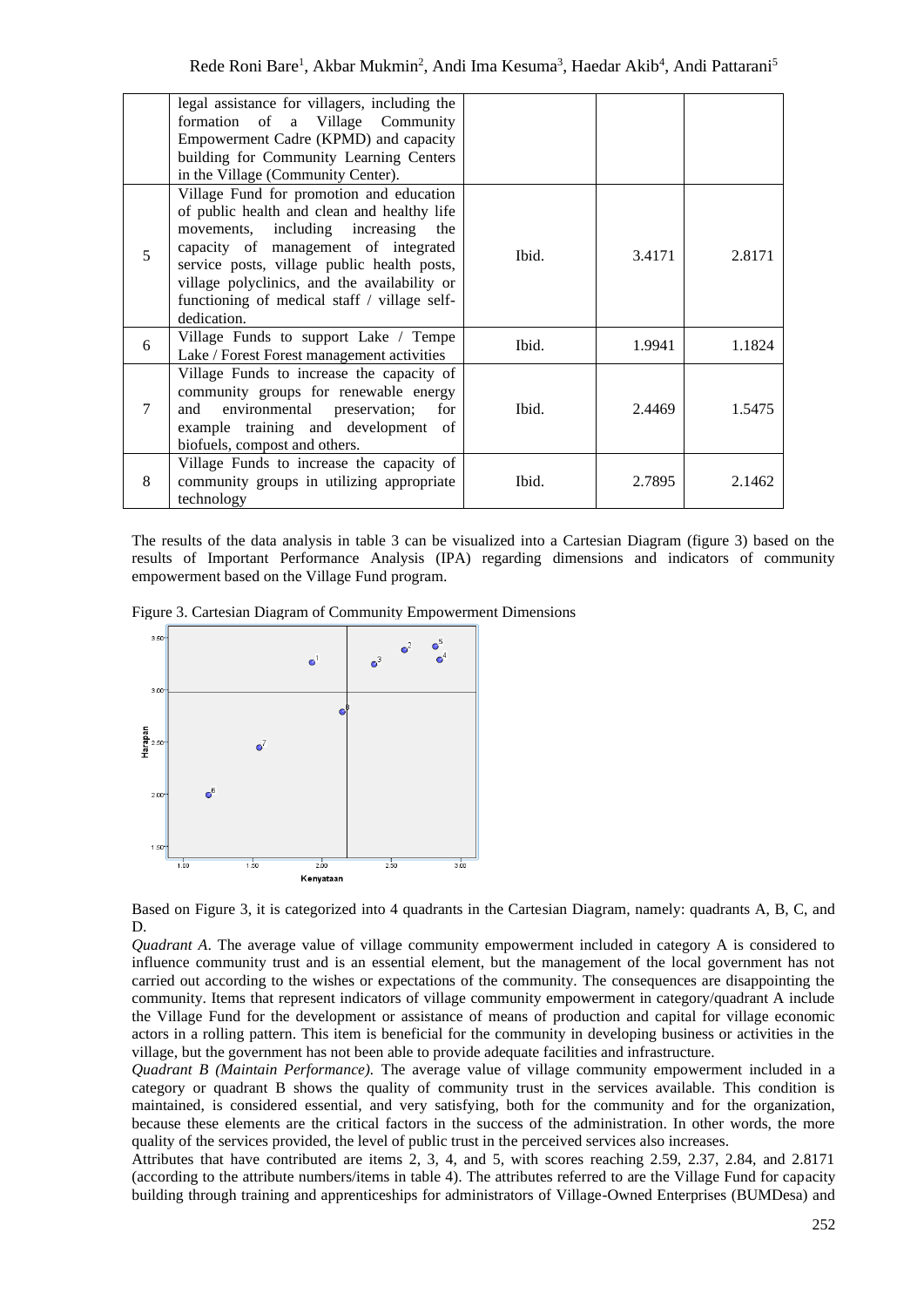for Village economic actors; village food security programs and activities; Community organizing, facilitation and training for paralegals and legal assistance for village communities, including the formation of Village Community Empowerment Cadres (KPMD), and capacity building for Community Learning Centers in the Village (Community Center), and Village Funds for the promotion and education of public health, and life movements clean and healthy, including increasing the capacity of the management of integrated service posts, village public health posts, village polyclinics, and the availability or functioning of village medical / swamedication personnel.

*Quadrant C (Attributes to Maintain).* In quadrant C, indicated several aspects/attributes/items considered less significant influence for service satisfaction, for service providers or government management. Then, financial management is mediocre, even found less important and less satisfying for the recipient of the service. The level of achievement of the average value of each attribute or item is classified as low, where the magnitude of the expected value and reality are not too different. In this quadrant, there are three attributes/items, where the lowest score (1.18), namely the Village Fund for support for Village Forest management activities; increasing the capacity of community groups for renewable energy and environmental preservation, for example, training and development of biofuels, compost, and others; and Village Funds to increase the capacity of community groups to utilize appropriate technology.

In addition to the results of data analysis regarding the three dimensions of reframing the management of the Village Fund program in the development of the Tempe Lake tourism area above, the study also looks at the pattern of Village Fund Management in terms of the possible Misappropriation dimension. The dimension of misappropriation of development funds is in the public spotlight on the use of budget by the government bureaucracy. Abuse can occur due to bureaucratic behavior in providing services to the community. Based on the results of the study, it can be stated that in general, there has not been any deviation in the management of village funds in the sample villages in the Tempe Lake Tourism area. These results are supported by observations in which local government officials have used village funds according to the plan, direction, and purpose of reframing the village funding program to improve the quality of governance, development, community empowerment, and public services in the Tempe Lake development area as a Tourism Destination in South Sulawesi Province, Indonesia.

The results of an Important Performance Analysis (IPA) regarding reframing the Village Fund program in the Tempe Lake tourism area in quadrant A show the strengthening of people's expectations to be increased so that it supports Attractiveness for tourists (domestic and foreign), even though the realization is still low, for example in the provision of production equipment, capital, and financial resources for entrepreneurs, and the provision of supporting infrastructure. In quadrant B, it shows the expectations of the people that are realized in the form of a proportion of the number of funds allocated to stimulate the acceleration of infrastructure development that supports the accessibility of tourists to and from Tempe Lake, as well as the fulfillment of Amenity for tourists. Likewise, the reframing of the Village Fund program carried out shows the level of sufficient funds to finance the provision of modes or transportation infrastructure. It is increasing the capacity of the apparatus' human resources and entrepreneurial skills through community empowerment programs. While the results of the analysis in Quadrant C in the form of the realization of community empowerment programs can be seen from the level of public awareness of health and the physical environment, the proportion of the number of people active in the Capacity Building program with a multi-entrepreneurial insight, increased income, expanding the scale of the economic business, attention to the poor, and management of local cultural assets are the reasons underlying the reframing of the Village Fund program strategy. Likewise, the results of the analysis in Quadrant D are indicative of the existence of non-governmental groups as stakeholders in the revitalization program of Tempe Lake function that works according to plan and budget for the provision of Accommodation and Ancillary Service for the community and tourists.

This reality is by the view of experts (Hall & Campos, 2014; Richter, 1985; Robertson, 2011; Sugiyarto, Blake, & Sinclair, 2003; Timothy, 1999; Zapata & Hall, 2012) that reframing the strategy of implementing aid programs from various sources will be effective when directed at developing local competency-based tourism areas or destinations that are based on the 5A concept of tourism (Attractiveness, Amenity, Accessibility, Accommodation, Ancillary service). The choice of the locus in the development of this tourism destination, including the locus of the Tempe Lake revitalization program as a tourism destination in the South Sulawesi Province of Indonesia, aims to make "industry without a chimney" as a leading sector of multi-dimensional development that is sustainable and as an alternative strategy focus for the recovery of conditions human life in the post-disaster world COVID-19 (Corona Virus Disease that appeared in 2019).

An alternative strategy that was introduced in guarding reframing the implementation of the Village Fund program was through the CIPPO Method (Context, Input, Process, Product, Outcome) based on an IPA (Important Performance Analysis) analysis. Context is the support of institutions or institutions in guarding the village fund program. The input is the readiness of the central and regional governments as well as the party managing the funds in implementing the village fund program. The process is a planning activity because one of the determinants of success or failure of a village funding program is planning that involves stakeholders. The product is the result of a planned village funding program. The outcome is the government's performance in implementing the village funding program. Therefore, one of the expectations of the performance or output produced is a village fund program that is well implemented or excellent (Akib, 2012; Akib, Amiruddin, &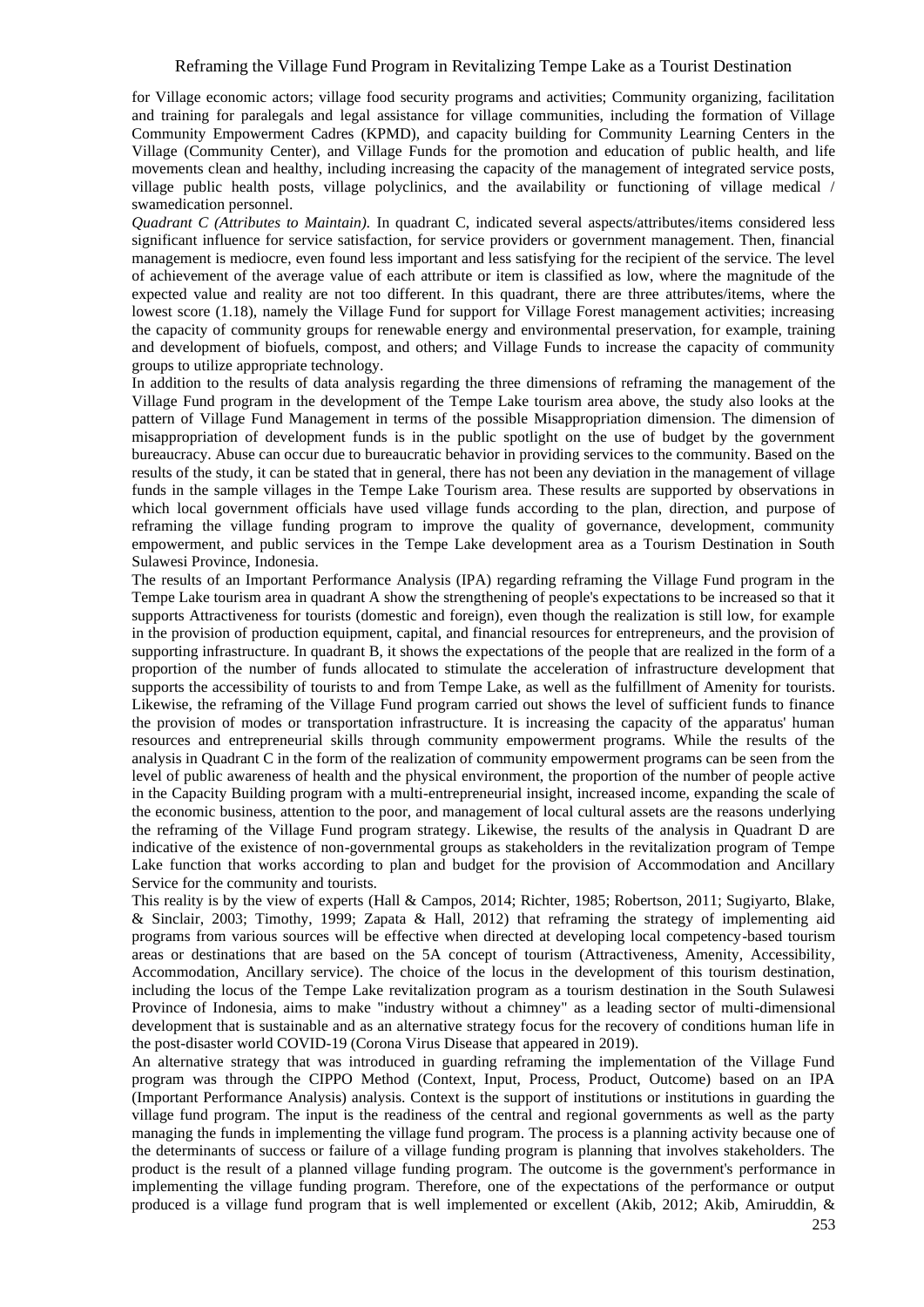# Rede Roni Bare<sup>1</sup>, Akbar Mukmin<sup>2</sup>, Andi Ima Kesuma<sup>3</sup>, Haedar Akib<sup>4</sup>, Andi Pattarani<sup>5</sup>

Niiswaty, 2019; Kahar, Asse, Nasrullah, Akib, & Saslam, 2019; Nur & Akib, 2019; Nur et al., 2019; Smith & Akib, 2015). Also, it provides positive impacts and externalities for civil society.

### **5 Conclusions**

The reframing of the Village Fund Program strategy in supporting the revitalization of Tempe Lake as a tourism destination in the South Sulawesi Province of Indonesia has been in line with the expectations of the community regarding the realization of a village fund program based on community empowerment strategies. There is the conformity of program objectives with the community's hope to increase the supply of production equipment, capital, financial resources for entrepreneurs, and infrastructure that supports tourist attractiveness. The suitability of community expectations is realized in the allocation of funds for infrastructure development that supports Accessibility to and from Tempe Lake, as well as the fulfillment of Amenities for tourists. Growing public awareness of health and the physical environment, participation in Capacity Building programs with a multiperspective perspective on entrepreneurship (family entrepreneurship, social entrepreneurship, public entrepreneurship, spiritual entrepreneurship, etc.), and management of local cultural assets. Non-governmental groups work according to plans and budgets to support the provision of Accommodation or Ancillary Service for the community and tourists. Therefore, it is necessary to reframe the sustainable tourism development program strategy (5A) based on community empowerment through the CIPPO (Context, Input, Process, Product, Outcome) method.

# **Acknowledgment**

**Notes** 

#### **References**

Akib, H. (2011). Mencermati Heuristik Transformasi Organisasi: mereaktualisasi Perilaku Kreatif Manusia Melalui pendekatan Knowledge management. *Jurnal Manajemen*, *40*(03). Retrieved from https://openlibrary.telkomuniversity.ac.id/pustaka/12682/manajemen-usahawan-indonesia-vol-40-no-3-mei-juni-2011.html

Akib, H. (2012). Implementasi Kebijakan: Apa, Mengapa dan Bagaimana. *Jurnal Ilmiah Ilmu Administrasi Publik*, *1*(1), 1–11. https://doi.org/10.26858/jiap.v1i1.289

Akib, H. (2014). "Tellu Cappa" sebagai Simpul Teori Motivasi dan Image Organisasi. *Profesi Ediisi 177 Maret Tahun XXXVII*, 14. Retrieved from https://issuu.com/e-tabloid/docs/edisi\_177/14

Akib, H., Amiruddin, & Niiswaty, R. (2019). *Pemetaan Kompetensi dalam Tata Kelola Aset Publik Danau Tempe sebagai Destinasi Pariwisata berbasis Entrepreneurship*. Makassar, Indonesia.

Altman, M. (2015). Cooperative organizations as an engine of equitable rural economic development. *Journal of Co-Operative Organization and Management*, *3*(1), 14–23. https://doi.org/10.1016/j.jcom.2015.02.001

Appleyard, B. S., Frost, A. R., & Allen, C. (2019). Are all transit stations equal and equitable? Calculating sustainability, livability, health, & equity performance of smart growth & transit-oriented-development (TOD). *Journal of Transport & Health*, *14*, 100584. https://doi.org/10.1016/j.jth.2019.100584

Bebbington, A., Dharmawan, L., Fahmi, E., & Guggenheim, S. (2006). Local capacity, village governance, and the political economy of rural development in Indonesia. *World Development*, *34*(11), 1958–1976. https://doi.org/10.1016/j.worlddev.2005.11.025

Brumen, B., Gorenak, M., Rosi, M., & Rangus, M. (2016). Regional tourism indicators and smart specialization strategy. *Lex Localis*, *14*(3), 419. https://doi.org/10.4335/14.3.419-430(2016)

Carpenter, D. A., & Agrawal, V. K. (2018). Infusing information technology into the core business curriculum: a change management project. *The Journal of Business Inquiry*, *7*(1), 3–20. Retrieved from https://pdfs.semanticscholar.org/e69b/8e7beec2479d4a0136fd50eecf052f35da91.pdf

Evans, M. R., Fox, J. B., & Johnson, R. B. (1995). Identifying competitive strategies for successful tourism<br>destination development. Journal of Hospitality & Leisure Marketing, 3(1), 37–45. destination development. *Journal of Hospitality & Leisure Marketing*, *3*(1), 37–45. https://doi.org/10.1300/J150v03n01\_04

Gouillart, F. J. (1995). *Transforming the organization*. McGraw-Hill Companies. https://doi.org/10.1.1.381.4271 Hall, C. M., & Campos, M. J. Z. (2014). Public administration and tourism–international and Nordic perspectives. *Scandinavian Journal of Public Administration*, *18*(1), 3–17. Retrieved from http://ojs.ub.gu.se/ojs/index.php/sjpa/article/viewFile/2752/2419

Humphreys, M., Sanchez de la Sierra, R., & Van der Windt, P. (2019). Exporting democratic practices: Evidence from a village governance intervention in Eastern Congo. *Journal of Development Economics*. https://doi.org/https://doi.org/10.1016/j.jdeveco.2019.03.011

Jenkins, J. C. (1977). Radical transformation of organizational goals. *Administrative Science Quarterly*, 568– 586. https://doi.org/10.2307/2392401

Kahar, F., Asse, A., Nasrullah, M., Akib, H., & Saslam, R. (2019). Role of Village Head as Development Administrator in Mattirowalie Village Maniangpajo District Wajo Regency. In *International Conference on Social Science 2019 (ICSS 2019)*. Atlantis Press. https://doi.org/10.2991/icss-19.2019.238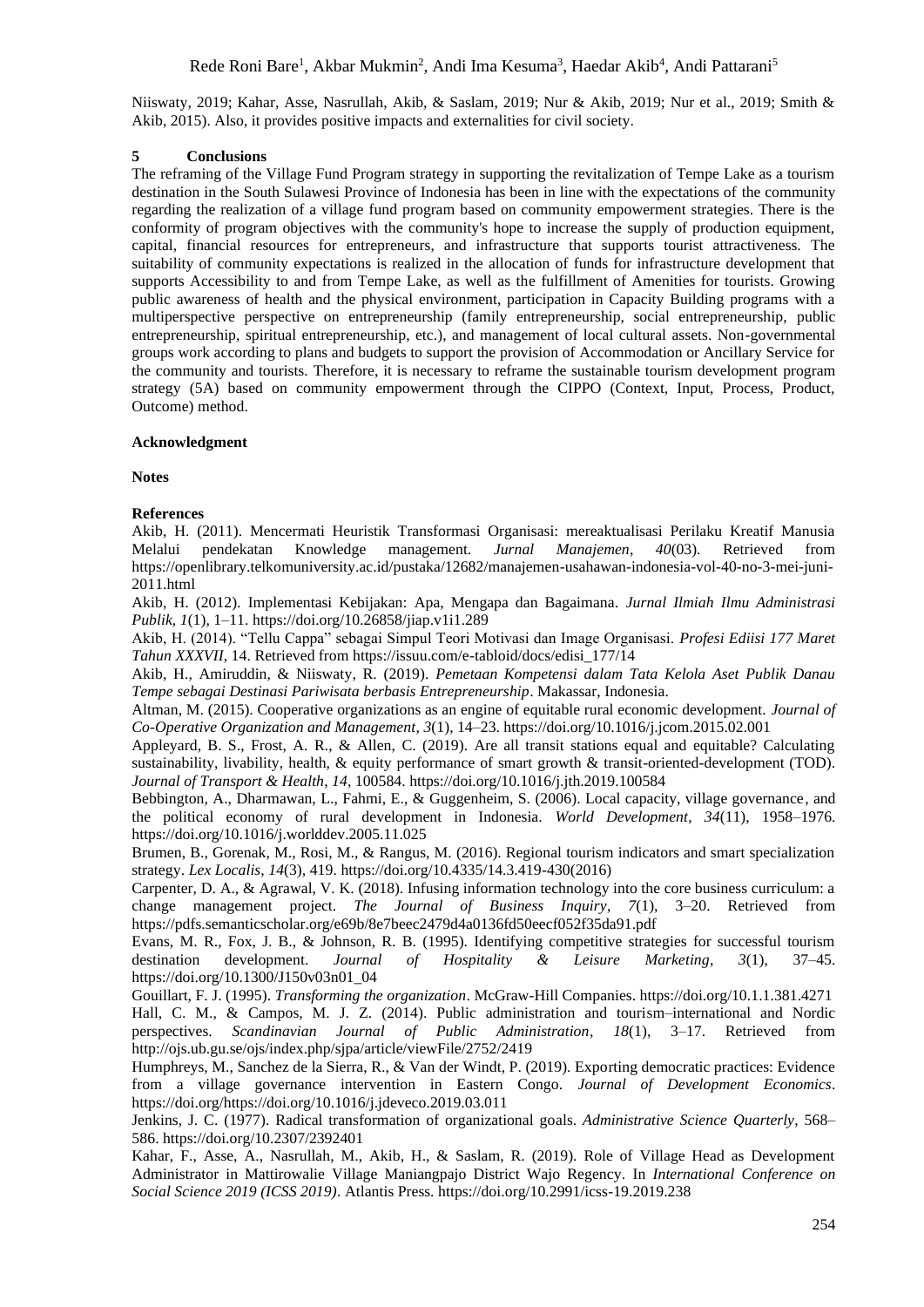Kurtmollaiev, S., Fjuk, A., Pedersen, P. E., Clatworthy, S., & Kvale, K. (2018). Organizational transformation through service design: The institutional logics perspective. *Journal of Service Research*, *21*(1), 59–74. https://doi.org/10.1177/1094670517738371

Laws, E. (2011). *Tourist destination governance: Practice, theory and issues*. Cabi. https://doi.org/10.1108/ijchm.2012.24.5.810.1

Lengkong, V. P. K., & Tasik, H. H. D. (2018). Evaluasi Pengelolaan Dana Desa Dengan Instrumen Dimensi Pengukuran Pengelolaan Dana Desa (DP2D2) Berdasarkan Undang-Undang Nomor 6 Tahun 2014. *JMBI UNSRAT (Jurnal Ilmiah Manajemen Bisnis Dan Inovasi Universitas Sam Ratulangi).*, *5*(1). https://doi.org/10.35794/jmbi.v5i1.19144

Menkhoff, L., & Rungruxsirivorn, O. (2011). Do village funds improve access to finance? Evidence from Thailand. *World Development*, *39*(1), 110–122. https://doi.org/10.1016/j.worlddev.2010.09.002

Newman, K. L. (2000). Organizational transformation during institutional upheaval. *Academy of Management Review*, *25*(3), 602–619. https://doi.org/10.5465/amr.2000.3363525

Normann, R. (2001). *Reframing business: When the map changes the landscape*. John Wiley & Sons. https://doi.org/https://www.amazon.com/Reframing-Business-When-Changes-Landscape/dp/0471485578

Nur, A. C., & Akib, H. (2019). *Pengembangan Destinasi Pariwisata Terintegrasi di Kawasan Pantai Timur Sulawesi Selatan. Laporan Penelitian PNBP UNM*. Makassar, Indonesia.

Nur, A. C., Niswaty, R., & Akib, H. (2019). Development of Local Potential Enterpreneurial Based Tourism<br>Destination in East Beach South Sulawesi Indonesia. SSRN Electronic Journal. Destination in East Beach South Sulawesi Indonesia. *SSRN Electronic Journal*. https://doi.org/10.2139/ssrn.3513229

Pan, X., Teng, F., Ha, Y., & Wang, G. (2014). Equitable Access to Sustainable Development: Based on the comparative study of carbon emission rights allocation schemes. *Applied Energy*, *130*, 632–640. https://doi.org/https://doi.org/10.1016/j.apenergy.2014.03.072

Richter, L. K. (1985). State-sponsored tourism: A growth field for public administration? *Public Administration Review*, 832–839. https://doi.org/10.2307/975358

Robertson, P. J. (2011). An assessment of collaborative governance in a network for sustainable tourism: the case of RedeTuris. *International Journal of Public Administration*, *34*(5), 279–290. https://doi.org/10.1080/01900692.2010.550078

Rutelione, A., Hopenienė, R., & Žalimienė, K. (2018). Linking Destination Brand Personality, Self-congruity and Tourist Behaviour: A Local Spa resort case study. *Lex Localis-Journal of Local Self-Government*, *16*(2). https://doi.org/10.4335/16.2.293-310(2018)

Scharmer, C. O. (2009). *Theory U: Learning from the future as it emerges*. Berrett-Koehler Publishers. https://doi.org/https://books.google.co.id/books?hl=id&lr=&id=ZvDeTBRKmiUC&oi=fnd&pg=PT17&dq=Theo ry+U

Scott, M. C. (2000). *Reinspiring the corporation: the seven seminal paths to corporate greatness*. John Wiley & Sons. Retrieved from https://www.amazon.com/Reinspiring-Corporation-Seminal-Corporate-Greatness/dp/047186370X

Skitova, N., & Żemła, M. (2015). The role of tourism in local development strategies on the example of selected tourism comunnities in Malopolska region, Poland. *Current Issues of Tourism Research*, *5*(2), 12–19. Retrieved from http://bazekon.icm.edu.pl/bazekon/element/bwmeta1.element.ekon-element-000171453407

Smith, A., & Akib, H. (2015). The Implementation Effectiveness of Trash Management in Ambon , Maluku : The Influence of Socialization , Coordination and Control to the Effectiveness of Trash Management The Implementation Effectiveness of Trash Management in Ambon , Maluku : The Influe. *International Journal of Public Administration*, *38*(March 2016), 683–688. https://doi.org/10.1080/01900692.2014.908214

Sugiyarto, G., Blake, A., & Sinclair, M. T. (2003). Tourism and globalization: Economic impact in Indonesia. *Annals of Tourism Research*, *30*(3), 683–701. https://doi.org/10.1016/S0160-7383(03)00048-3

Timothy, D. J. (1999). Participatory planningA view of tourism in Indonesia. *Annals of Tourism Research*, *26*(2), 371–391. https://doi.org/10.1016/S0160-7383(98)00104-2

Vanhove, N. (2011). *The economics of tourism destinations*. Routledge. Retrieved from https://books.google.co.id/books?hl=id&lr=&id=20dBDwAAQBAJ&oi=fnd&pg=PT15&dq=The+economics+of +tourism+destinations

Vanhove, N. (2017). *The Economics of Tourism Destinations: Theory and Practice*. Routledge.

VELJKOVIČ, B., Djeri, L., & MARKOVIČ, J. J. (2015). Tourism Perspectives and Local Communities' Development within Two Different Countries. *Lex Localis-Journal of Local Self-Government*, *13*(2). https://doi.org/10.4335/13.2.265-284(2015)

Watts, J. D., Tacconi, L., Hapsari, N., Irawan, S., Sloan, S., & Widiastomo, T. (2019). Incentivizing compliance: Evaluating the effectiveness of targeted village incentives for reducing burning in Indonesia. *Forest Policy and Economics*, *108*, 101956. https://doi.org/10.1016/j.forpol.2019.101956

Watts, J., Tacconi, L., Irawan, S., & Wijaya, A. (2019). Village transfers for the environment: Lessons from community-based development programs and the village fund. *Forest Policy and Economics*, *108*(C), 1. https://doi.org/10.1016/j.forpol.2019.01.008

Wismadi, A., Brussel, M., Zuidgeest, M., Sutomo, H., Nugroho, L. E., & van Maarseveen, M. (2012). Effect of neighbouring village conditions and infrastructure interdependency on economic opportunity: a case study of the